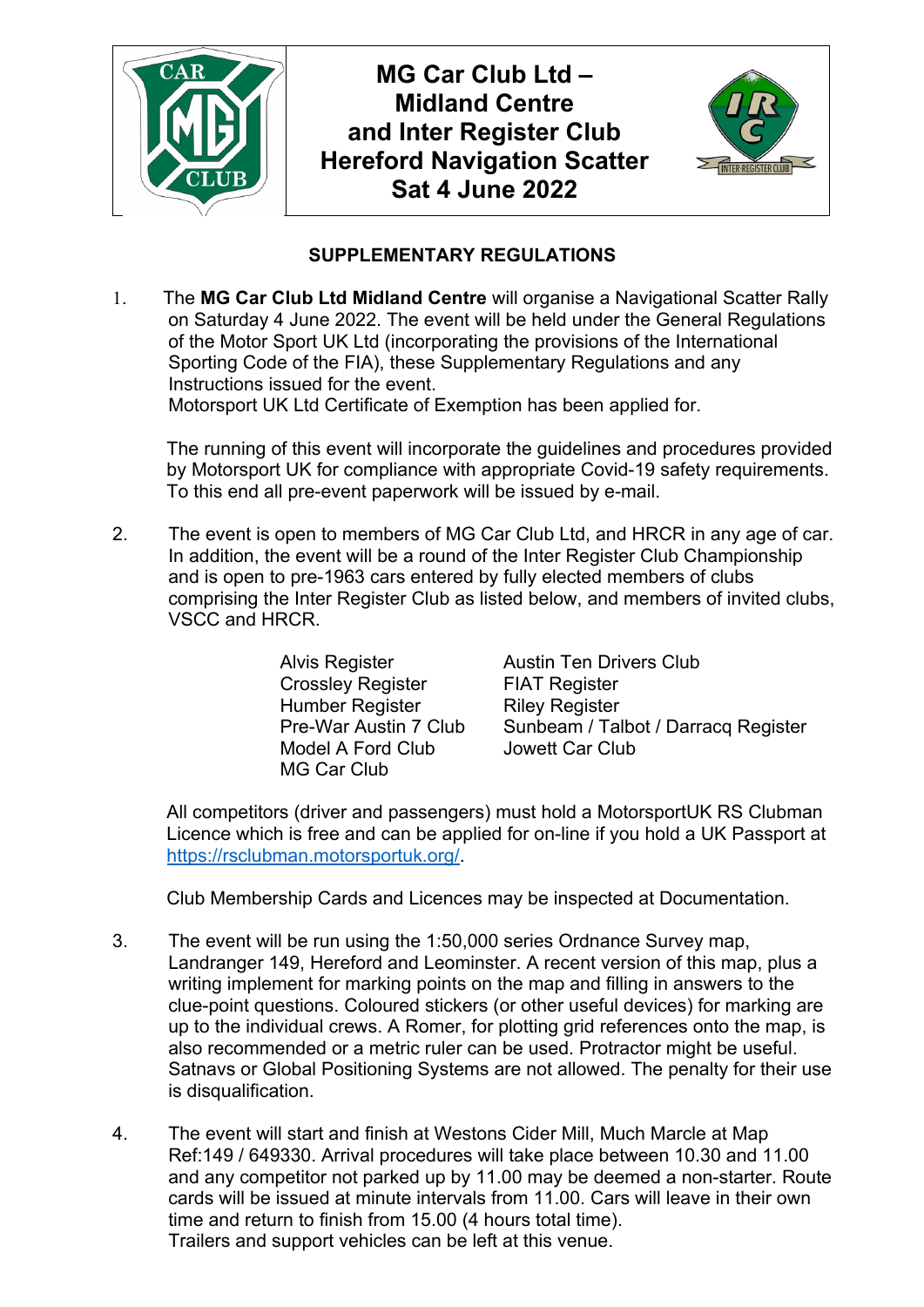- 5. Navigators must plot the location of each cluepoint using a variety of navigation techniques provided which give a theoretical route from the start venue to the cluepoint. Do NOT attempt to drive these routes to reach the cluepoint but, after plotting all, or as many cluepoints as you can, create your own route to reach those that you wish to visit.
- 6. Entrants will be required to visit a selection of locations in any order, and at each clue-point will need to answer a question related thereto. Entrants will NOT be required to visit all 20 locations, and a maximum number of answers to count towards the final score will be the first 15 completed on the answer sheet. Entrants are likely to cover 60 – 70 miles depending on their chosen route. In some instances, it will be necessary to alight from the car to find the answer.
- 7. The event is untimed other than having an overall time period for completion. Competitors must at all times comply with Road Traffic Acts and the Highway Code whilst driving on the public highway and reckless speed will be penalised.
- 8. Drivers should ensure that their vehicle insurance will cover use on this event as technically it is classified as a Rally Event by Motorsport UK. Insurance companies generally accept use on this type of event with normal car insurance because it is with no element of timing or speed on the public highway and drivers must comply with Road Traffic Acts at all times.
- 9. As there will be no detail scrutineering, every driver must sign the organisers' document confirming that his vehicle is in good working order and safe to use on the public highway. The event Scrutineer has authority to decline a start if he deems the condition of any competing vehicle to be unsatisfactory – the Scrutineer's decision is final and not subject to protest.
- 10. Classes will be as follows:

| Pre 1963 Vehicle Expert |
|-------------------------|
| Pre 1963 Vehicle Novice |
| Post 1963 Expert        |
| Post 1963 Novice        |
|                         |

A Novice crew is one in which no member has won a  $1<sup>st</sup>$ ,  $2<sup>nd</sup>$  or  $3<sup>rd</sup>$  Class award in any navigational event during the previous three years. The organisers reserve the right to amalgamate classes if necessary.

Beginners on their first navigation event can copy a reduced set of clue-points from the organiser's master map and treat the event as a more relaxed treasure hunt without being eligible for a class award.

No penalty will be incurred for carrying additional passengers, but driver and navigator must be nominated on the Entry Form and all occupants must hold a Motorsport UK RS Clubman Licence.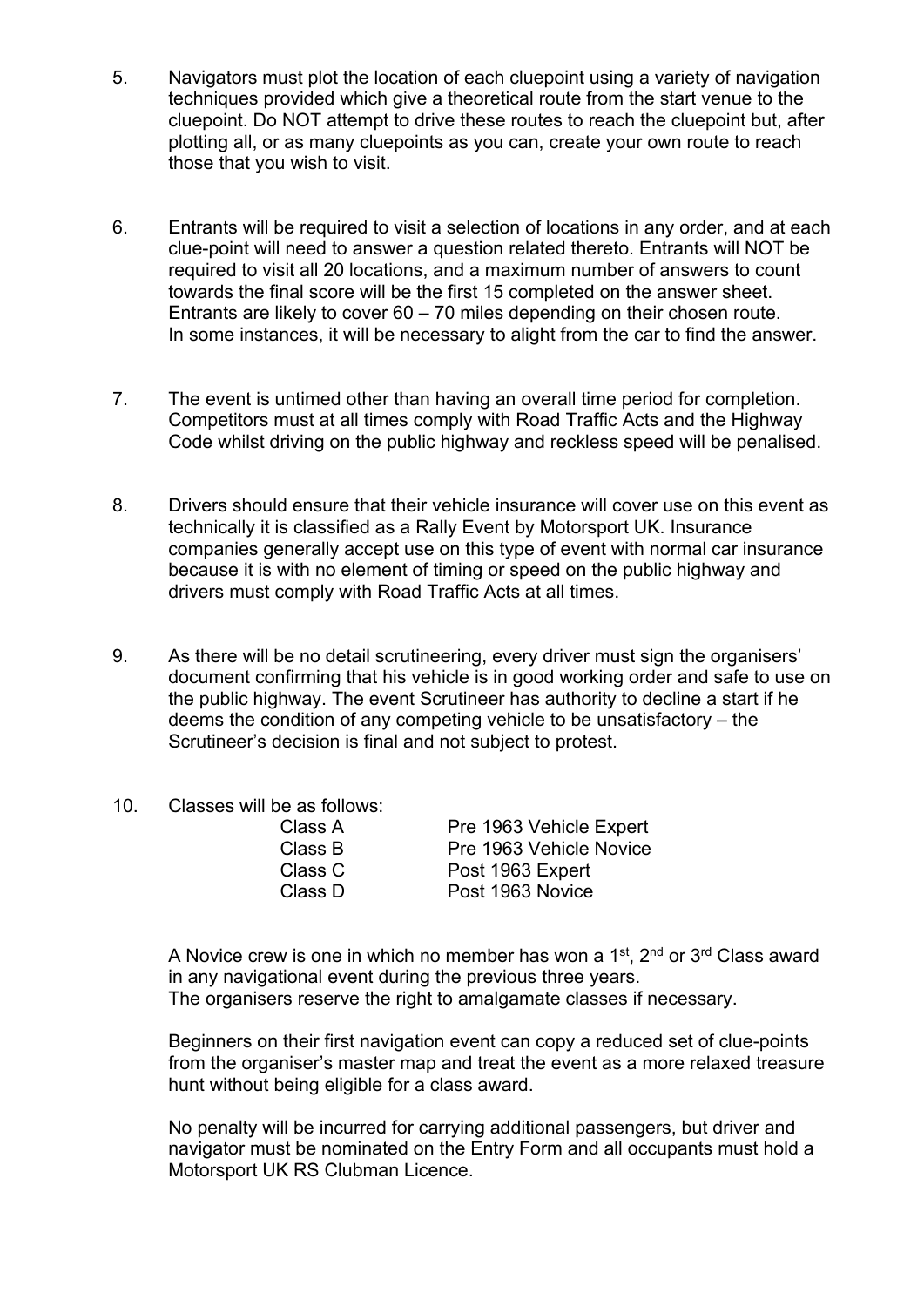11. Marking. There will be 20 clue-point locations to plot, and, on visiting up to 15 of them, a question to be answered on the Score Sheet provided. Each Cluepoint will carry a score of 4 points, regardless of location or difficulty. However at five Cluepoints there will be an additional Bonus Question carrying a further 4 points. You must visit no more than THREE of these Bonus Clue-points. In addition, you MUST find at least TWO of the five Codeboard Cluepoints.

From the time of issue of your Route Card, you will have 4 hrs to return with your completed Score Sheet. Lateness will be penalised at a rate of 3 marks for every five minutes or part thereof up to a maximum lateness of 20 minutes which will be deemed as Retirement.

(i.e. 1 to 4 mins  $-$  3 marks lost; 5 to 9 mins.  $-$  6 marks lost, etc)

- 12. Awards for the nominated navigators will be as follows :-
	- 1. First in class (subject to 3 entries in class).
	- 2. Best performance in an MG by MGCC Members only)

Navigators can win only one of the above awards.

| 13. | Officials of the meeting:   |                       |
|-----|-----------------------------|-----------------------|
|     | <b>Clerk of the Course</b>  | <b>Bob Blackstock</b> |
|     | Scrutineer                  | t b a                 |
|     | <b>Safeguarding Officer</b> | <b>Martin Price</b>   |

- 13. The entry fee of £25 per car must be enclosed with the entry form. The maximum number of entrants is 30 and the minimum is 10. Please try to ensure the success of the event by booking well in advance. The Entry List opens on publication of these Regulations and closes on Saturday 28 May 2022 at mid-day.
- 14. Entry forms accompanied by the entry fee should be sent to :- Bob Blackstock, 17 Spindle Road, Malvern, WR14 2WB, Telephone 01684 301756 or e-mail blackstocks2000@aol.com. Cheques should be payable to MG Car Club Ltd Midlands Centre Confirmation of entry will be by email.
- 15. Final Instructions will be e-mailed to competitors on 30 May 2022 and will include procedures for the start venue, a list of entrants and competitor numbers.

Competitors will receive e-mailed declaration forms which will include a self scrutineering statement, covid 19 health statement, and names and addresses of all passengers to be carried in the vehicle. These documents must be signed and e-mailed back to the Clerk of the Course before 12.00 noon on Wednesday 01 June 2022, including any details or alterations from those submitted on the Entry Form.

- 16. Petrol can be obtained on the A449 at Ross-on-Wye or in Ledbury High Street.
- 17. Refreshment availability at the start venue light snacks, breakfast, or lunch will be available at the Cider Mill Scrumpy Restaurant.